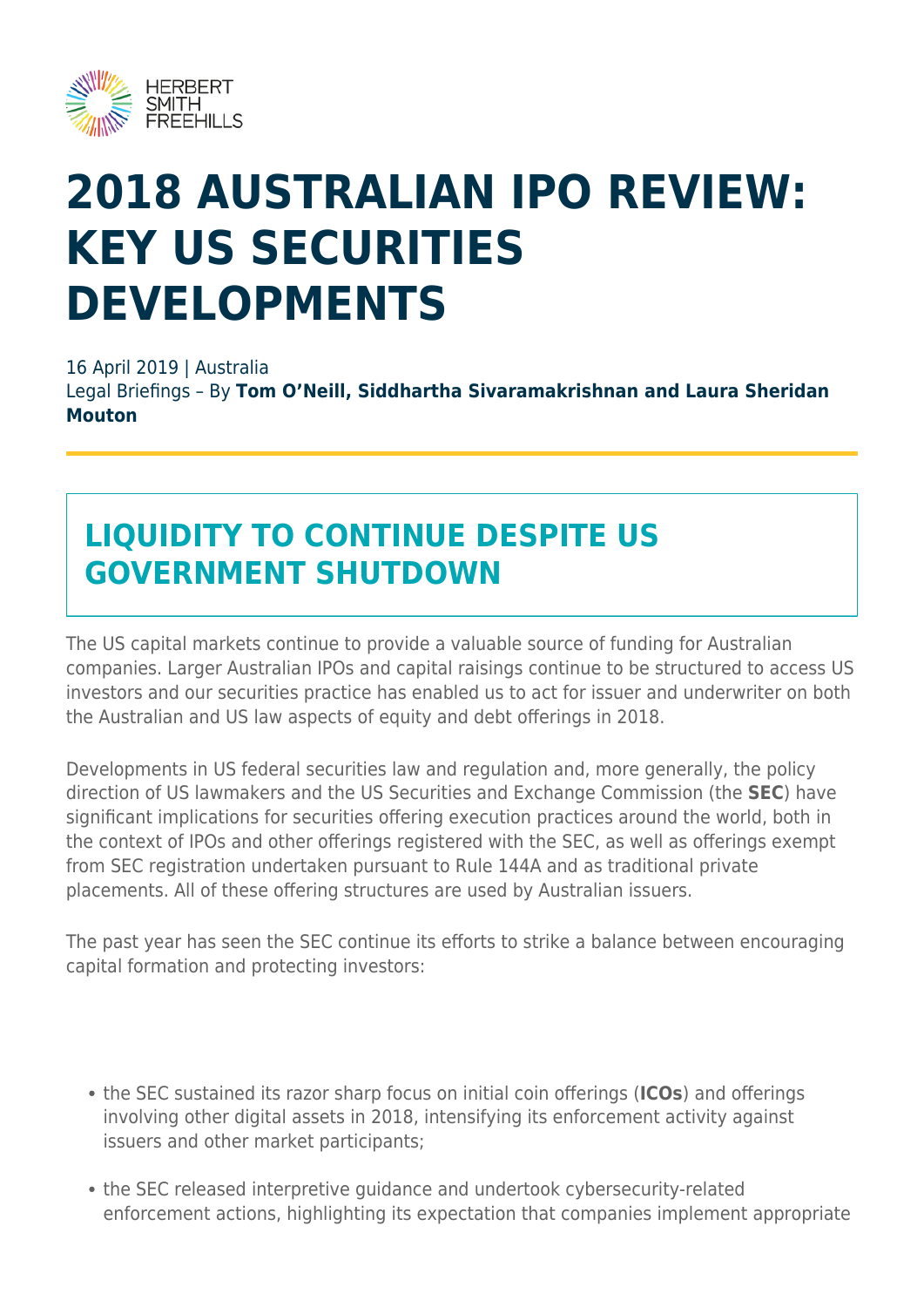internal accounting controls to mitigate cyber-related risks and protect company assets in compliance with US federal securities laws; and

as part of its ongoing disclosure effectiveness initiative, the SEC finalised a series of amendments to disclosure standards that had become redundant, duplicative, overlapping or outdated, and addressed several specific topics where, in its view, disclosure to investors should be improved. Both staff guidance and SEC enforcement activity highlight the SEC's focus on enhancing the utility of corporate disclosures for the investing public – and willingness to take action where company disclosures fail to comply with SEC standards and related staff guidance.

While the SEC has maintained its focus on regulatory compliance and enhancing investor protection, the launch of the SEC's Strategic Hub for Innovation and Financial Technology (**FinHub**) has underscored the SEC's additional commitment to working with fintech developers, entrepreneurs, investors and other market participants on new approaches to capital formation, market structure and financial services. Recognition by SEC staff that digital assets functioning on "sufficiently decentralised" networks may no longer constitute securities for purposes of the US federal securities laws has been welcomed by fintech developers. The roadmap for compliance by unregistered ICOs identified through recent settlement orders is also anticipated to assist entrepreneurs and developers in navigating the regulatory landscape. Further, potential expansion of the "testing the waters" relief (currently available only to emerging growth companies) may also incentivise corporates with significant revenues to undertake SEC registered IPOs and list their equity securities on a US exchange.

### **INITIAL COIN OFFERINGS REMAIN IN SHARP FOCUS**

The SEC continued its razor sharp focus on ICOs and offerings involving cryptocurrencies in 2018, undertaking enforcement action against issuers and various other market participants, both in respect of fraudulent transactions and violations of the registration requirements under the US federal securities laws. In a major speech in June 2018, the Director of the SEC Division of Corporation Finance, William Hinman, articulated the SEC staff's approach to evaluating whether a digital asset constitutes a security.

The SEC has re-emphasised the applicability of the US federal securities laws to virtual organisations and entities that use distributed ledger or blockchain technology to facilitate capital raising and/or investment, and related offers and sales of securities. Amplifying prior guidance – that "by and large" ICOs involve the offer and sale of securities and directly implicate the registration requirement under the US Securities Act (the **Securities Act**) and the anti-fraud provisions of the US federal securities laws – SEC Chairman Jay Clayton confirmed in testimony before the United States Senate in February 2018, "I believe every ICO I've seen is a security".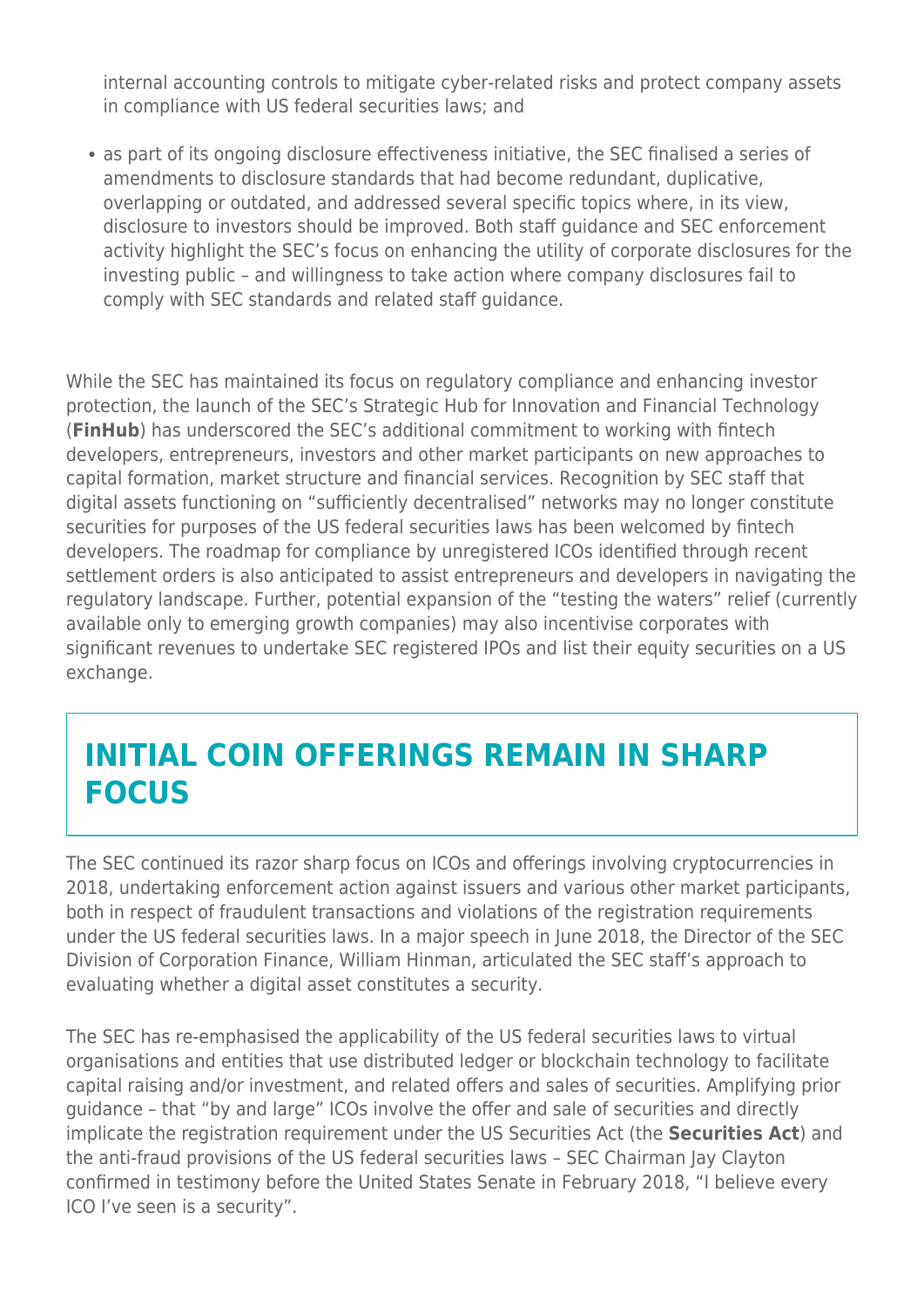In particular, the SEC has broadly condemned structuring approaches under which tokens are asserted to provide investors with certain "utility" characteristics as elevating "form over substance". The SEC has explicitly warned that it has not endorsed the approach under the Simple Agreement for Future Tokens (**SAFT**) framework, which seeks to distinguish (i) the initial stage private funding by accredited investors pursuant to the SAFT investment contract (which is acknowledged to be a security), from (ii) the tokens offered to investors once the network is functional (which are asserted under the SAFT framework to not constitute securities).

Director Hinman's June 2018 speech – since endorsed by Chairman Clayton as reflecting the approach taken by the SEC staff in evaluating whether a digital asset is a security – identifies two non-exhaustive sets of factors to be considered in assessing whether a particular digital asset transaction will be subject to the US federal securities laws, each focusing on whether the value received for the digital asset is invested in a common enterprise with a reasonable expectation of profit derived from the efforts of others. Expressly acknowledging that the digital asset itself may not be a security (as is the case for Bitcoin and Ether), Director Hinman highlighted that the primary issue in determining whether a digital asset is offered as an investment contract (and thus constitutes a security) is "whether a third party . . . drives the expectation of a return". When the network on which a digital asset functions becomes sufficiently decentralised that investors do not have an expectation of profits based on the efforts of others (and are purchasing the digital asset for consumption, as compared to investment), the digital asset may no longer constitute a security.

At the time of finalisation of this article, the "plain English" guidance that will assist developers in determining whether their cryptocurrency and token offerings constitute the offer and sale of securities under US federal securities laws (as promised by Director Hinman in November 2018) had not yet been released.

During 2018 the SEC undertook enforcement action against issuers engaged in unregistered ICOs, celebrity promoters of ICOs, an unregistered cryptocurrency exchange, unregistered crypto investment funds and hedge funds and unregistered investment advisers. A November 2018 joint statement by the SEC Division of Corporation Finance, the SEC Division of Investment Management and the SEC Division of Trading and Markets also highlighted the applicability of the US Investment Company Act and the US Investment Advisers Act to investment vehicles engaged in investing in digital assets and their service providers.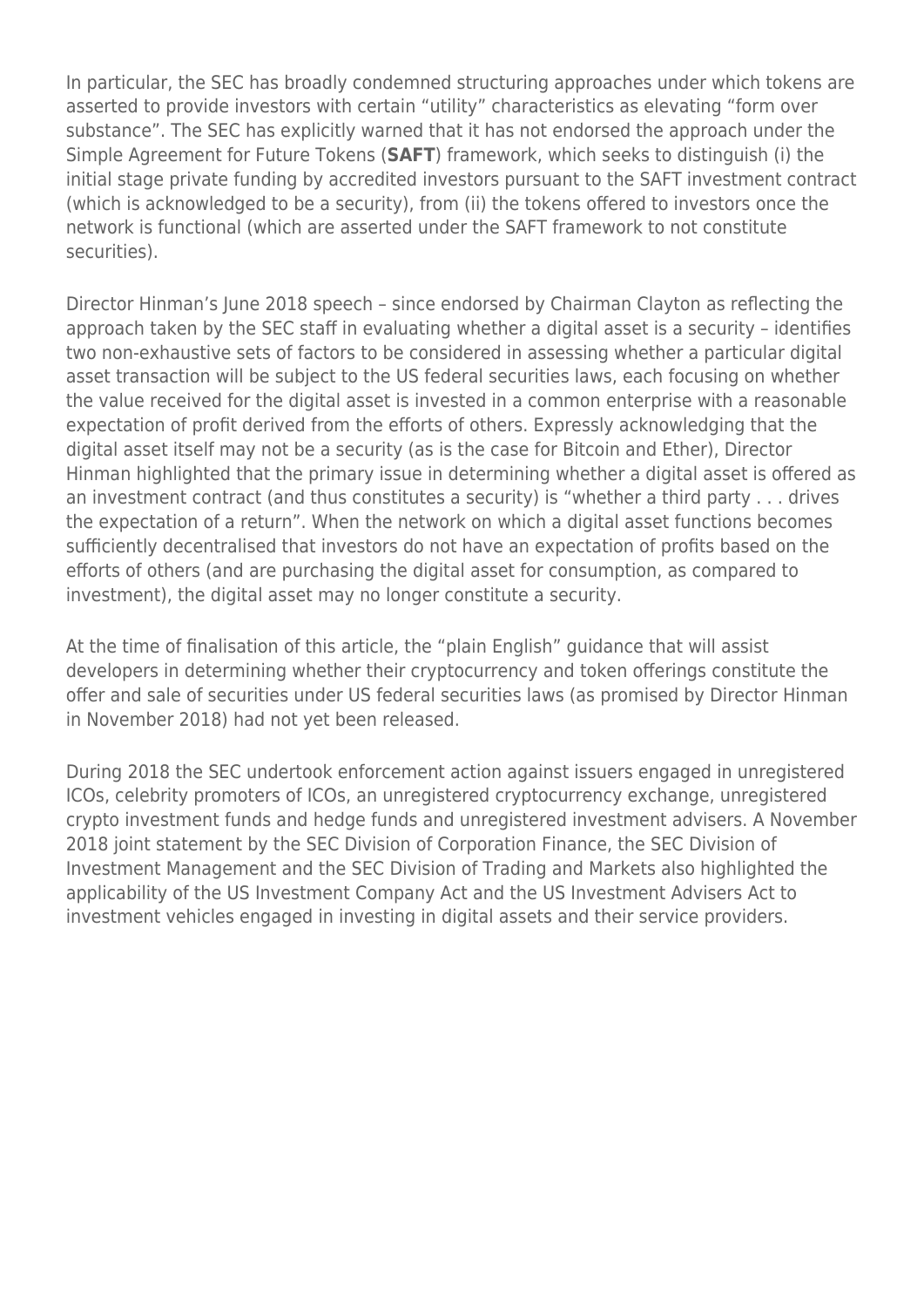However, the launch of the FinHub in October 2018 reflects the SEC's commitment to working with fintech developers, entrepreneurs, investors and other market participants on new approaches to capital formation, market structure and financial services, while maintaining its focus on regulatory compliance and enhancing investor protection. Indeed, November 2018 settlement orders against CarrierEQ Inc. (**AirFox**) and Paragon Coin Inc. (**Paragon**) pave a path to compliance for unregistered ICOs. In addition to imposing civil penalties, these orders required Airfox and Paragon to register their tokens as securities under the US Securities Exchange Act, to file periodic reports with the SEC and to compensate token purchasers. Specifically, Airfox and Paragon were required to notify each token purchaser of its rescission rights (ie to be reimbursed for its original purchase or to sue for recovery or damages if such purchaser no longer owned the tokens). We believe that the compensation and registration requirements included in the AirFox and Paragon settlements are likely to be imposed in future settlements in respect of unregistered ICOs that did not qualify for an exemption from registration. The settlement framework is also instructive for issuers of unregistered ICOs seeking to comply with the US federal securities laws.

#### **OUR TAKE**

We expect the SEC to continue to vigorously police the cryptocurrency markets in 2019. In view of the roadmap for remediation of non-compliance provided by the AirFox and Paragon actions, we anticipate that enforcement activity against unregistered ICOs will intensify during the coming year, with the SEC likely to be unsympathetic to issuers whose ICOs failed to qualify for an exemption from Securities Act registration, irrespective of whether some attempts to qualify were made. Recent statements by the SEC and the launch of FinHub reflect the SEC's efforts to encourage technological innovations that benefit investors in the fintech space, while ensuring adherence by all market participants involved in the issuance and trading of digital assets with the requirements of the US federal securities laws.

We envisage that the promised "plain English" guidance will provide market participants with further clarity as to the circumstances under which digital asset transactions constitute an offer and sale of securities under US federal securities laws. We also expect further legislative initiatives in relation to the regulation of digital assets during the coming year. We anticipate that any comprehensive statutory regime will seek to clarify the scope of the regulatory powers of the SEC, the US Commodity Futures Trading Commission, the US Department of the Treasury, the US Federal Reserve and other US federal regulators, and to bridge existing jurisdiction gaps between federal agencies.

### **CYBERSECURITY CONTINUES TO BE A KEY PRIORITY AREA**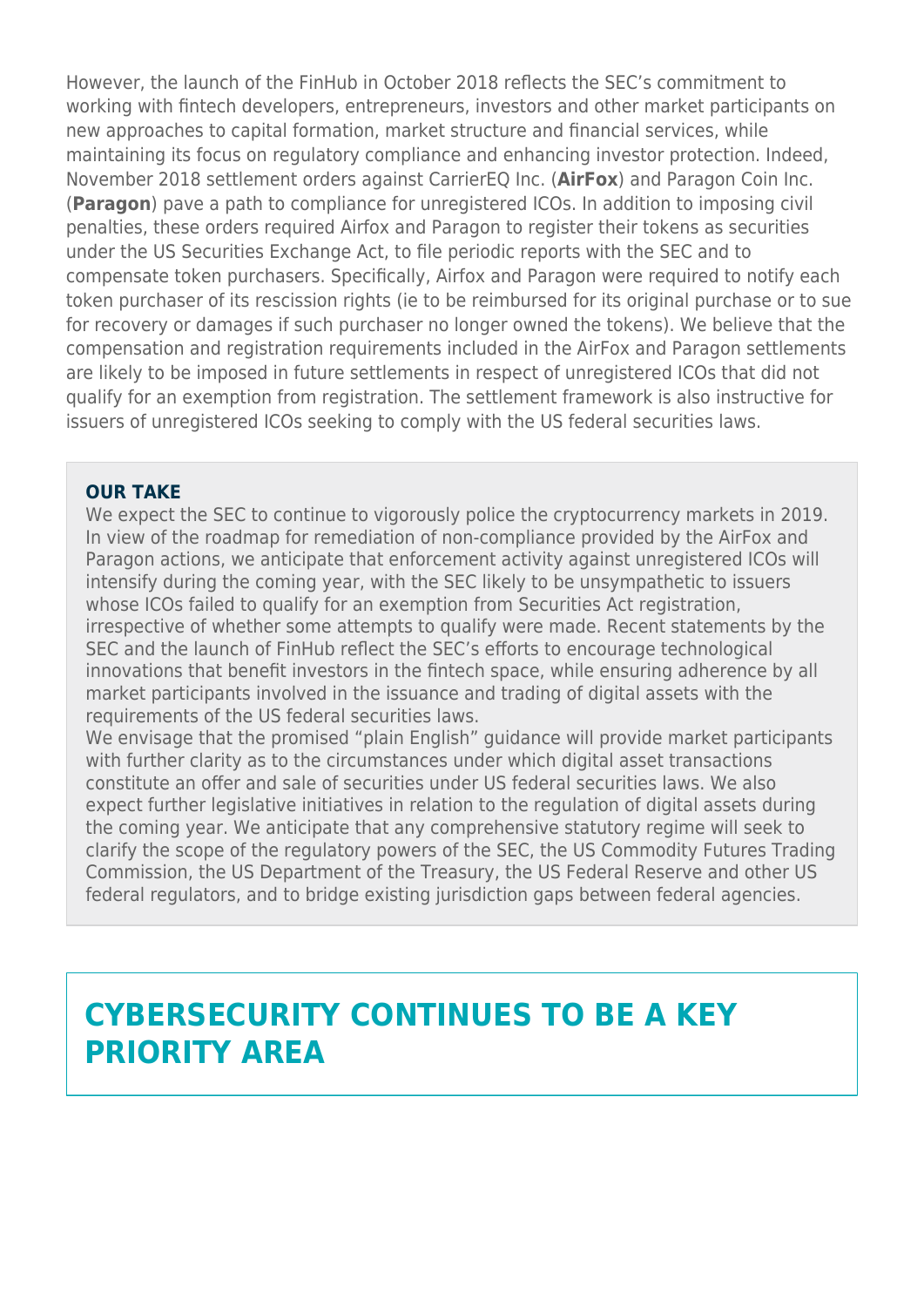Recognising the increasing frequency of cybersecurity-related threats and misconduct, and the heightened impact of cyber violations on investors and the capital markets, the SEC has identified cyber threats as "among the greatest risks facing investors and the securities industry". During 2018, the SEC released further interpretive guidance to assist companies in preparing disclosure in relation to cybersecurity risks and incidents, and issued a report of investigation highlighting the need for issuers to design and maintain internal accounting control systems that adequately address cybersecurity risks. Following the formation of the Cyber Unit within the SEC Division of Enforcement in late 2017, cybersecurity enforcement activity increased during 2018, with the SEC bringing its first disclosure-based cybersecurity enforcement action, while continuing to focus on cyber-related misconduct used to gain unlawful market advantage and failures by registered entities to take appropriate steps to safeguard information or ensure system integrity.

New interpretive guidance released by the SEC in February 2018 consolidates and builds upon the principles-based guidance issued by the staff of the SEC Division of Corporation Finance in 2011 in relation to cybersecurity disclosure. The 2018 interpretive guidance reinforces cybersecurity considerations relevant to a company's disclosure of risk factors, operating and financial review and prospects/management's discussion and analysis of financial condition and results of operations (**MD&A**), business operations, legal proceedings, financial statements, and disclosure controls and procedures. The guidance highlights that disclosures should provide specific information that is useful to investors (rather than generic or boilerplate language) and that, when preparing risk factor disclosure, companies should consider, among other issues:

- the occurrence of prior cybersecurity incidents, including their severity and frequency;
- the probability of the occurrence and potential magnitude of cybersecurity incidents, and the adequacy of preventative actions taken to reduce cybersecurity risks;
- the aspects of the company's business and operations that give rise to material cybersecurity risks, the costs associated with maintaining cybersecurity protections and the potential for reputational harm; and
- litigation, regulatory investigation and remediation costs associated with cybersecurity incidents.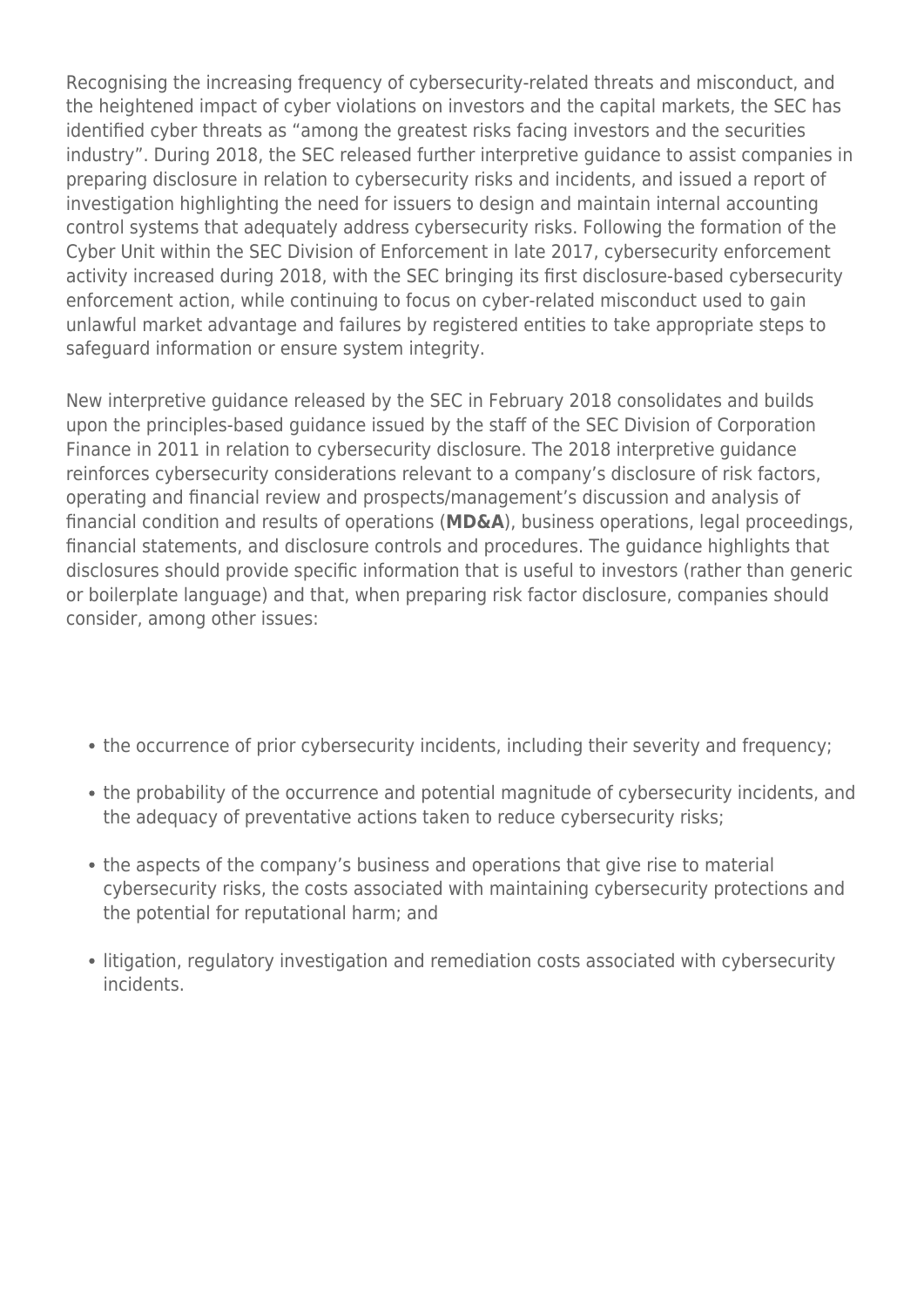The 2018 interpretive guidance emphasises that, to meet their disclosure obligations, companies may need to disclose previous cybersecurity incidents or threatened cyber incidents in order to place discussions of these risks in the appropriate context. A company should also address cybersecurity risks and cyber incidents in its MD&A if the costs of cybersecurity efforts, the costs or other consequences associated with one or more known incidents or the risk of potential incidents represent a material event, trend or uncertainty that is reasonably likely to have a material effect on the company's results of operations, liquidity or financial condition or would cause reported financial information not to be necessarily indicative of future operating results or financial condition. Further, the 2018 interpretive guidance emphasises the importance of disclosure controls and procedures that enable companies to make accurate and timely disclosures about material cybersecurity incidents, as well as policies that protect against corporate insiders trading in advance of company disclosures of material cybersecurity incidents.

The SEC also initiated its first disclosure-based cybersecurity enforcement action in 2018. In April 2018, Altaba Inc. (formerly, Yahoo! Inc. (**Yahoo**)) agreed to pay US\$35 million in penalties for its failure to disclose a data breach in 2014 affecting more than 500 million of its user accounts. Although information relating to the data breach was reported to members of Yahoo's senior management and legal department in late 2014, Yahoo "failed to properly assess the scope, business impact, or legal implications of the breach" and to adequately consider whether the breach needed to be disclosed to investors. Yahoo did not disclose the data breach or its potential business impact and legal implications in its public filings for more than two years. Instead, the company's risk factor disclosures in its SEC filings for the period from 2014 to 2016 were materially misleading in suggesting that Yahoo faced only the risk of, and negative effects that might flow from, potential future data breaches. Moreover, the MD&A disclosure included in these SEC filings was also misleading to the extent that it omitted known trends or uncertainties with regard to liquidity or net revenue presented by current or future expenses or losses related to the 2014 data breach.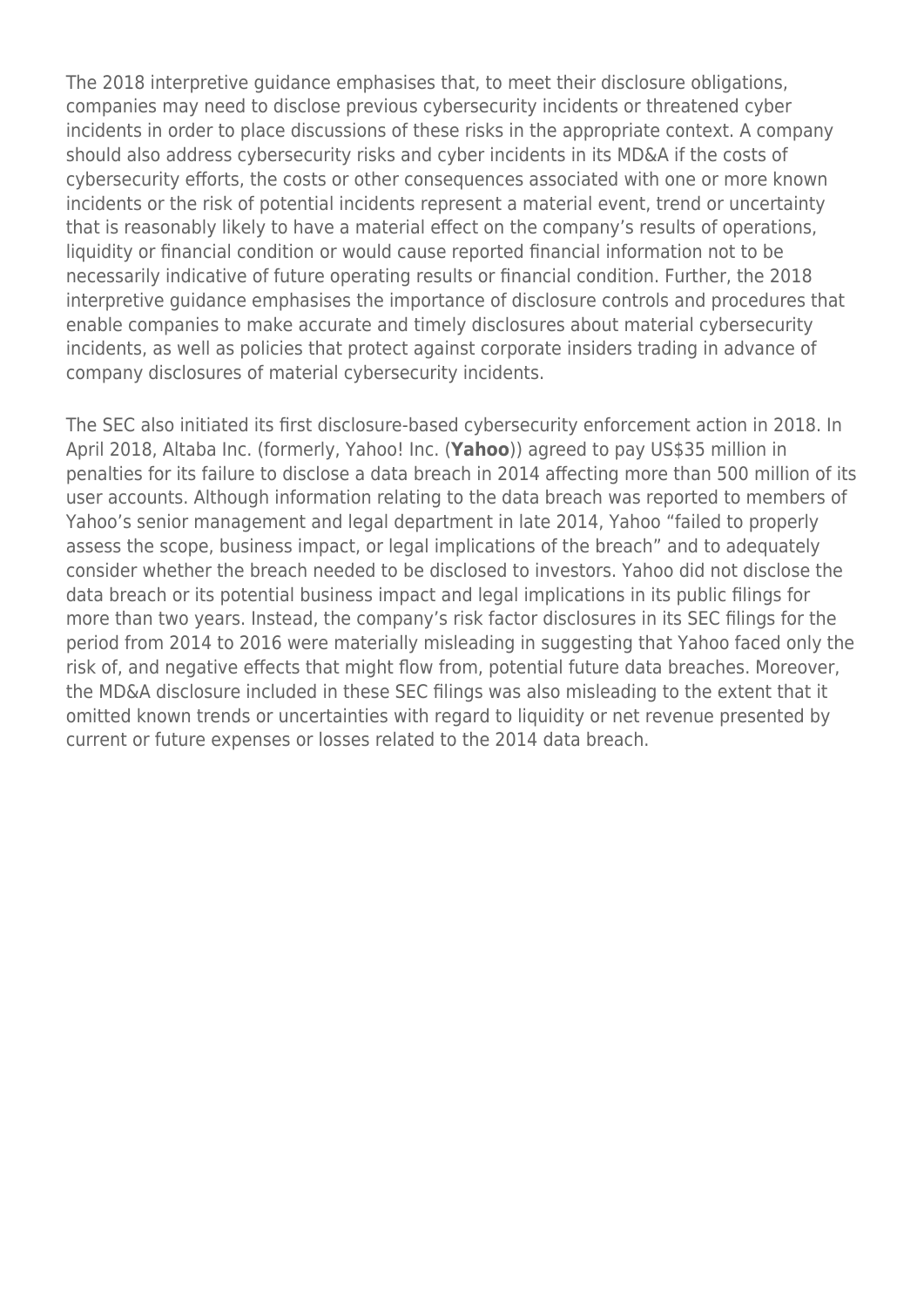Various enforcement and investigative actions initiated by the SEC over the last year have reinforced the importance of comprehensive cybersecurity risk management policies and procedures. The SEC's cease and desist order against Altaba found that the company failed to maintain disclosure controls and procedures designed to ensure that reports from the company's information security team concerning cyber breaches, or the risk of such breaches, were properly and timely assessed for potential disclosure. A September 2018 cease and desist order against broker-dealer Voya Financial Advisers highlights that cybersecurity procedures must be reasonably designed to fit a company's specific business model. The SEC's October 2018 report of investigation – examining whether certain SEC reporting companies that were victims of cyber-related frauds may have violated the US federal securities laws by failing to have sufficient systems of internal accounting controls – further highlighted the need for companies to reassess their controls in view of the current cybersecurity risk environment. In particular, the SEC emphasised the importance of taking into account both cybersecurity threats and related human weaknesses when designing and maintaining internal accounting controls, as well as the critical role of personnel training in implementing controls that serve their purpose and protect company assets in compliance with US federal securities laws. While the SEC concluded that enforcement action was not warranted against the nine SEC reporting companies investigated, the report of investigation serves as a warning that the SEC will proactively scrutinise whether an issuer has implemented appropriate internal accounting controls to mitigate cyber-related risks, and that a company that falls victim to a future data breach or cyber-fraud may be subject to enforcement action as a result of inadequate controls.

#### **OUR TAKE**

In view of the Altaba cybersecurity disclosure enforcement action and the warning sounded by the October 2018 SEC report of investigation, we expect the SEC to vigilantly examine companies' cybersecurity disclosures, whether companies' internal accounting controls are adequate to mitigate the risk of cyber-incidents and safeguard company assets, and whether companies' disclosure controls and procedures facilitate timely assessment of appropriate disclosure in relation to cyber breaches and threats. In view of the SEC's focus on this area, we anticipate an increase in enforcement activity in response to cybersecurity incidents, as well as potentially in private litigation related to cyber breaches. We would advise issuers:

• to ensure that their cybersecurity disclosure is tailored to their specific business and operations, and industry context;

• to consider whether their insider trading policies protect against corporate insiders trading in advance of company disclosures of material cybersecurity incidents;

• to reassess their cybersecurity risk management policies and procedures in light of emerging cyber-related risks and threats, to implement internal controls tailored to address cybersecurity risks relevant to their particular business and operations, and to prioritise the training of employees on those policies and procedures; and

• to involve outside advisors early in the process when analysing and responding to any cybersecurity incident.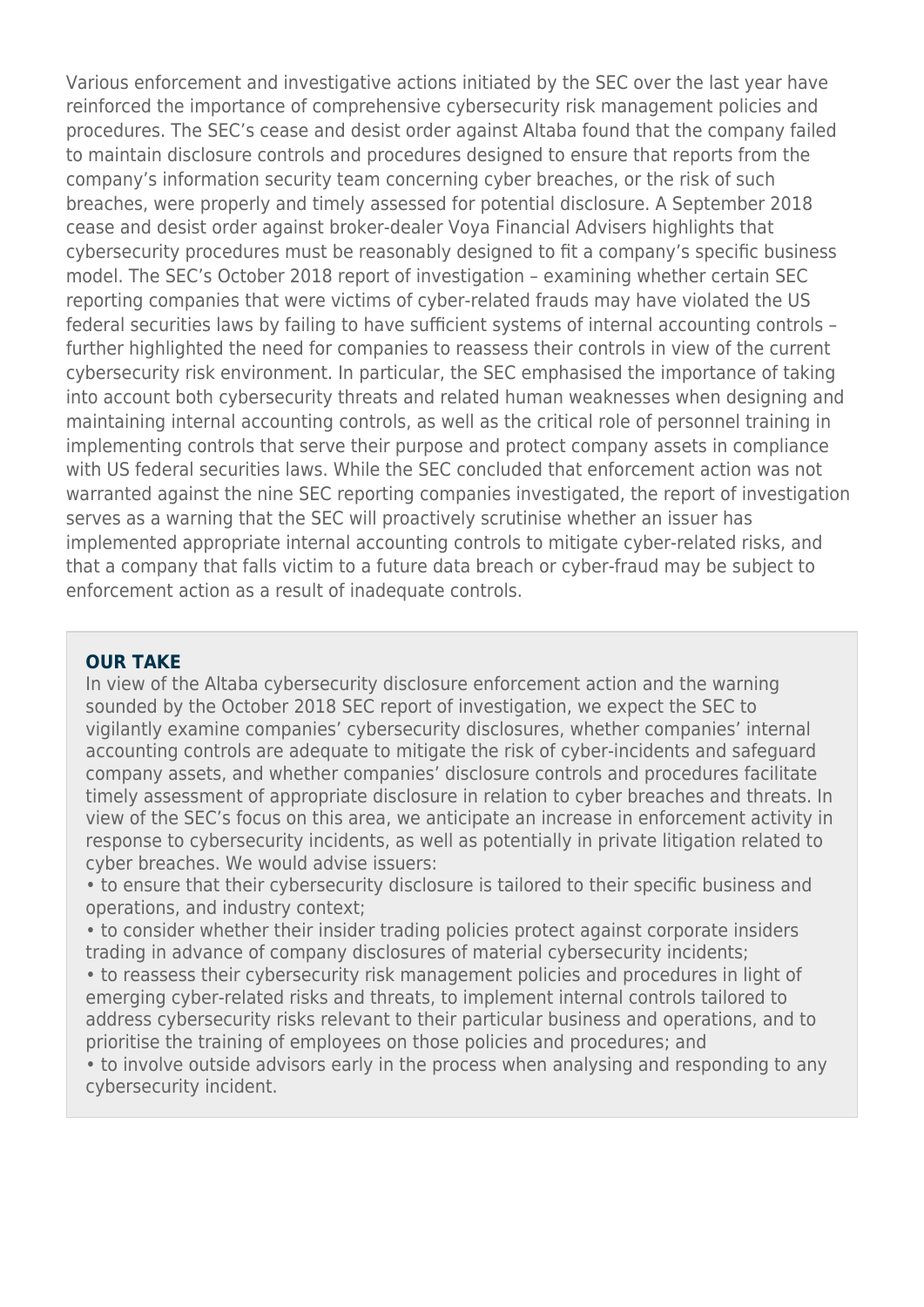## **CONTINUED FOCUS ON MATERIAL INFORMATION DISCLOSURES**

Continuing its focus on improving disclosure effectiveness, in August 2018 the SEC adopted a series of amendments to disclosure standards that had become redundant, duplicative, overlapping or outdated in light of other SEC disclosure requirements, US GAAP, International Financial Reporting Standards or changes in the information environment. The final rules, which largely enact the proposals released by the SEC in July 2016, eliminate requirements to provide business disclosure in relation to segment financial information, research and development expenditures and financial information by geographic area. The amendments also update certain disclosure standards in relation to market information, trading prices for equity securities and dividend history.

At the time of finalising this article, the SEC's October 2017 proposals to modernise and simplify disclosure standards under Regulation S-K (and corresponding requirements applicable to non-US issuers, as set out in Form 20-F) remain pending. These proposed rules would, among other things:

- revise MD&A disclosure requirements in certain circumstances, permitting an issuer to omit discussion of the earliest year of the three year period covered by the financial statements if such disclosure is not material to an understanding of the company's financial condition, changes in financial condition and results of operations – with the intent of encouraging companies to take a "fresh look" to re-evaluate whether prior year MD&A disclosures remain material;
- eliminate risk factor examples currently enumerated in Regulation S-K, to encourage issuers to focus on their own risk identification processes;
- remove certain restrictions on incorporation by reference; and
- permit the omission of certain immaterial, competitively sensitive information that has not been made public.

Rule amendments proposed in July 2018 that would simplify financial disclosure requirements in respect of guarantors and issuers of guaranteed securities, as well for affiliates whose securities collateralise an issuer's securities, also remain pending at the time of finalising this article.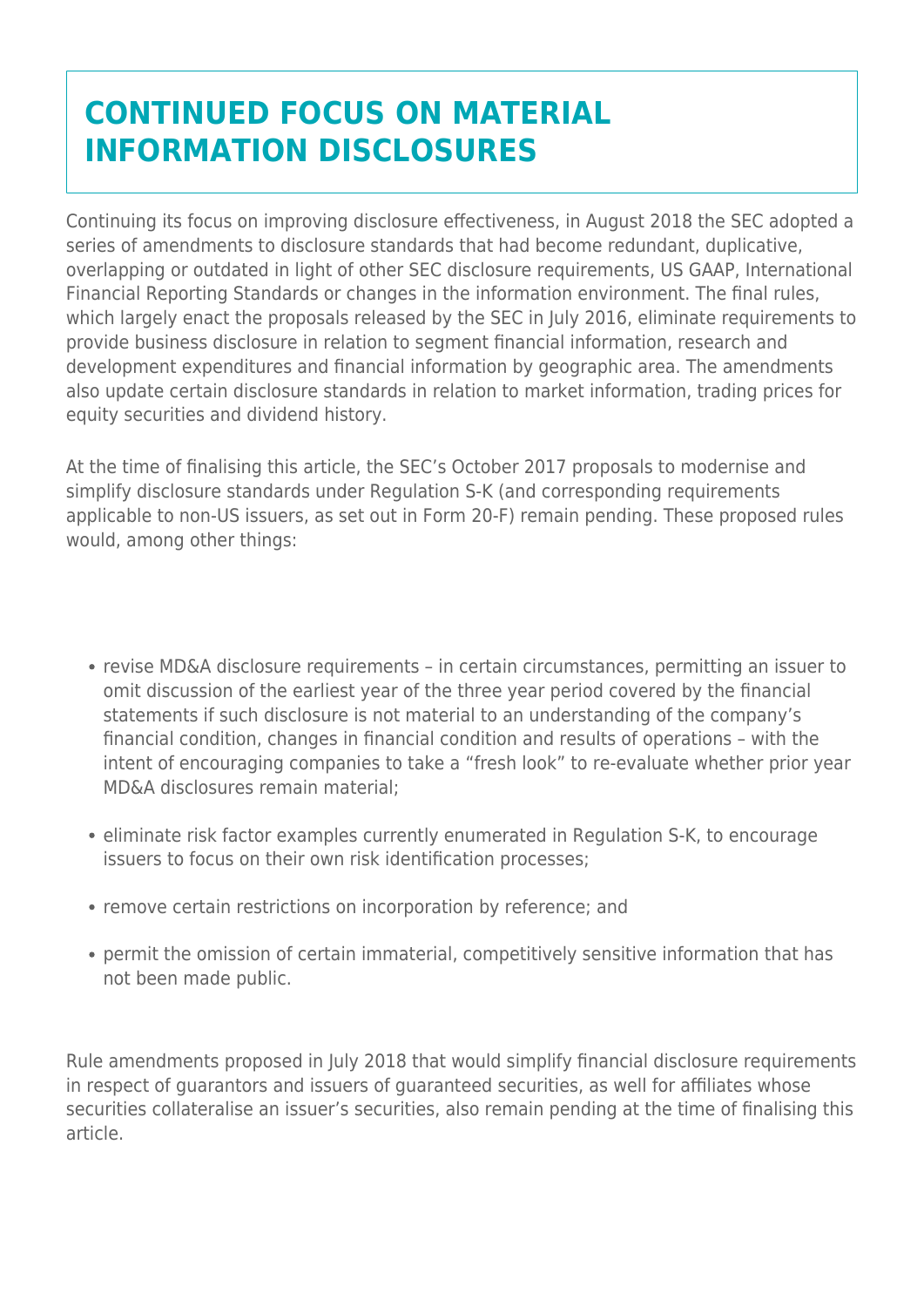In furtherance of its disclosure effectiveness reform agenda, in October 2018, the SEC adopted final rules modernising industry-specific disclosure requirements applicable to companies with mining operations that are material to their business or financial condition. Replacing SEC Industry Guide 7 (which, prior to the reforms, had not been updated in over 30 years), the final rules more closely align US disclosure requirements with current industry and global regulatory practices and standards, including the mining disclosure standards based on the Committee for Mineral Reserves International Reporting Standards. For each fiscal year beginning on or after 1 January 2021, SEC registrants with material mining operations will be required to disclose (i) mineral resources (disclosure of which was generally prohibited under previous SEC disclosure standards, which did not provide for the reporting of estimates other than proven reserves (ie measured mineral resources) or probable reserves (ie indicated mineral resources)), (ii) mineral reserves and (iii) material exploration results, as confirmed by a relevant mining industry professional providing a technical report. Closer alignment of the SEC's mining property disclosure requirements with the Australasian Code for Reporting of Exploration Results, Mineral Resources and Ore Reserves (the **JORC Code**) and other foreign mining codes is anticipated to facilitate access to US capital markets.

In a November 2018 speech, Chairman Clayton further reinforced that companies should tailor their disclosures in relation to market risks – in particular, in respect of Brexit and the transition away from LIBOR as a benchmark reference for financial contracts – and review and revise their disclosures on an ongoing basis to ensure that they accurately and specifically disclose the key risks that a company may face as a result of Brexit and/or the transition from inter-bank offered rates to alternative measures. Specifically, Chairman Clayton has confirmed that he would like to see "robust disclosure on how management is considering Brexit and the impact it may have on the company and its operations". Similarly, companies with significant exposure to instruments based on LIBOR (or other reference rates) should consider disclosing (i) what happens to the interest rates due under the instrument if LIBOR (or such other reference rate) is no longer published, (ii) whether the instrument includes any "fall-back" language for the determination of interest rates following LIBOR phase-out after 2021 and, if so, how such language would work in practice and (iii) whether consents would be required to amend the terms of the instrument and, if so, whether there are risks that such consents would not be able to be obtained in a timely or cost-effective manner.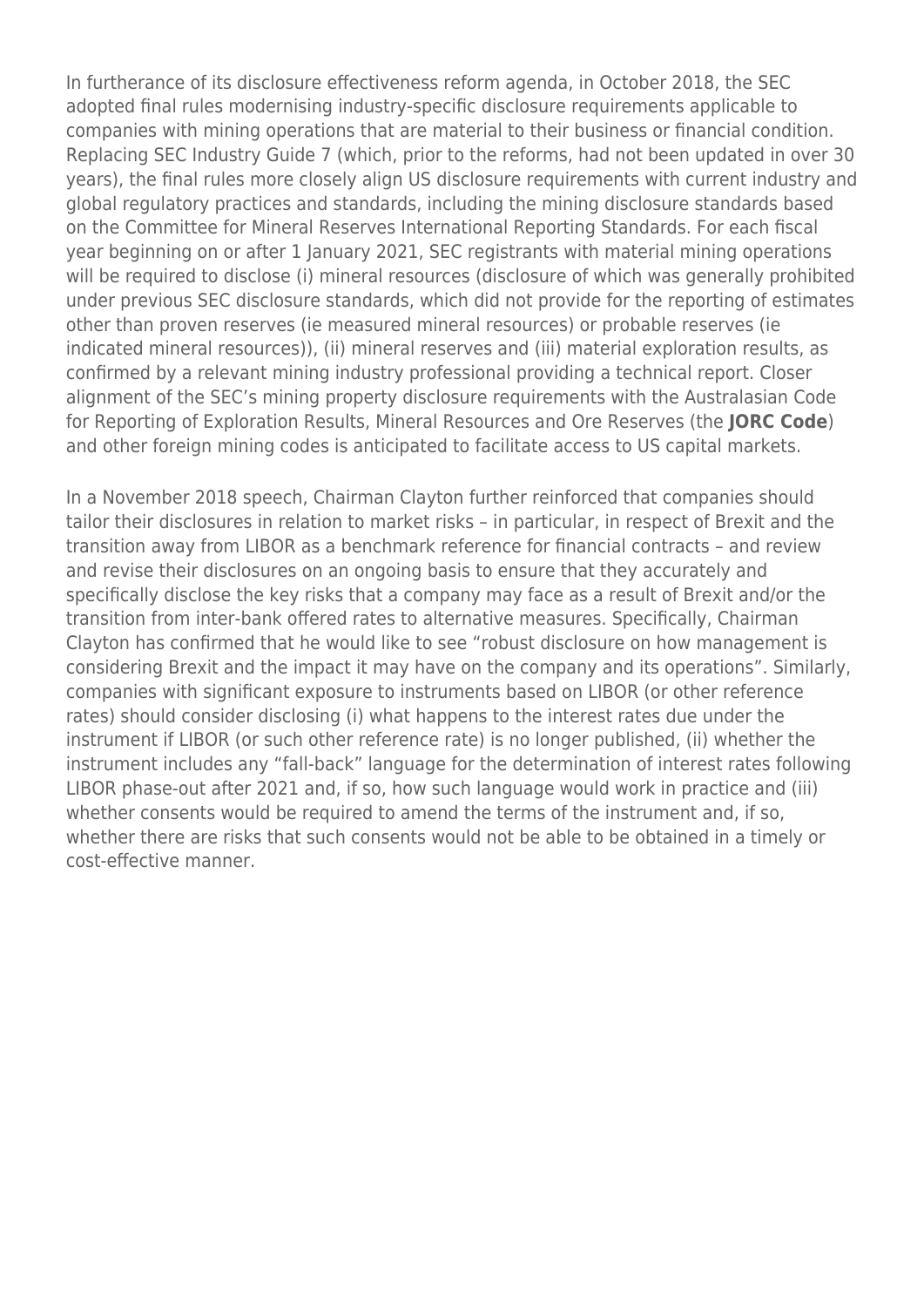Recent enforcement activity also confirms the SEC's focus on enhancing the utility of corporate disclosures for the investing public, including through the vigilant monitoring of company disclosures for compliance with SEC standards and related staff guidance. Reflecting the SEC Division of Corporation Finance's efforts to curb non-compliant use of non-GAAP financial measures, in December 2018 the SEC ordered an SEC registrant to pay civil penalties and to cease and desist from further violations of Regulation S-K's "equal or greater prominence" standard, which requires a company disclosing a non-GAAP financial measure to include a presentation, with "equal or greater prominence", of the most directly comparable financial measure calculated and presented in accordance with generally accepted accounting principles. Further, recent investigations and enforcement actions by the SEC in relation to executive compensation disclosures (particularly in view of its December 2018 adoption of disclosure rules for hedging practices and policies with respect to equity securities) similarly highlight the SEC's focus on ensuring that investors have access to material information – and its willingness to initiate enforcement activity where company disclosures fail to comply with SEC disclosure standards.

#### **OUR TAKE**

Reforms proposed and adopted by the SEC in 2018 continue to modernise the disclosure framework, consistent with the SEC's disclosure effectiveness initiative – which we have previously described as "evolution, not revolution". With the SEC focused on enhancing the readability and navigability of disclosure documents, discouraging repetition and the disclosure of immaterial information, and reducing the cost and burden of compliance, we anticipate that a form of the Regulation S-K reforms proposed in October 2017 will be adopted during the course of 2019. Following its adoption of revised disclosure requirements for SEC registrants engaged in mining in October 2018, we also expect the SEC to progress its reform of the industry-specific disclosure requirements applicable to bank holding companies (as currently reflected in SEC Industry Guide 3) during the course of 2019.

The SEC's willingness to engage in modernisation and enhancement of the disclosure framework while also addressing, through formal and informal guidance, particular disclosure topics that it believes will materially impact investors is a helpful approach for investors and promotes the efficiency of the securities markets and capital formation.

### **PROPOSED EXTENSION OF "TESTING THE WATERS" PROVISIONS"**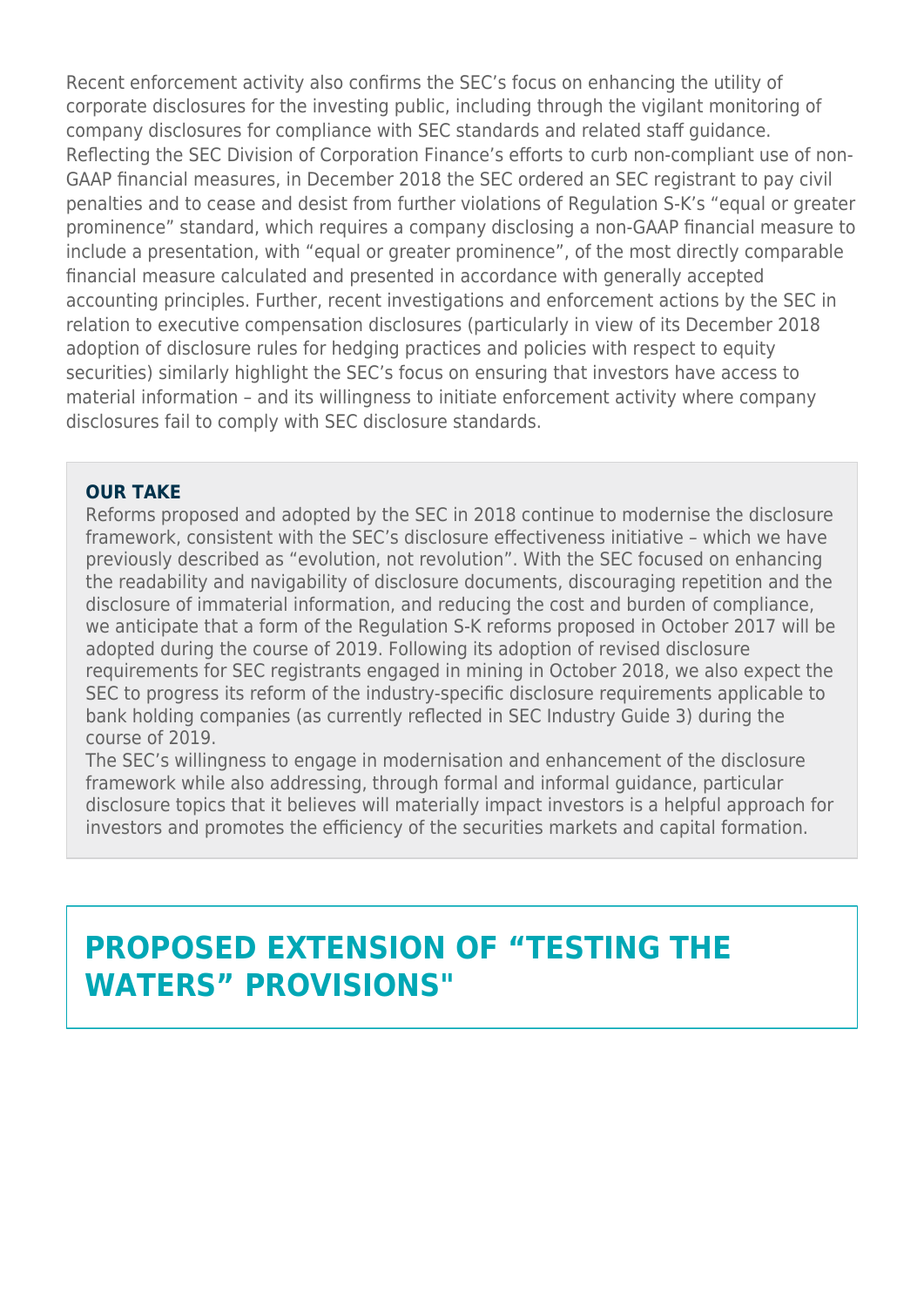In February 2019, the SEC proposed amendments to extend the "testing the waters" procedures adopted pursuant to the Jumpstart Our Business Startups Act (**JOBS Act**) enacted in 2012 to non-emerging growth companies. Under the JOBS Act, emerging growth companies (ie companies with annual gross revenues of less than US\$1.07 billion during the most recently completed fiscal year) and persons authorised to act on their behalf may "engage in oral or written communications with potential investors...to determine whether such investors might have an interest in a contemplated securities offering, either prior to or following" the filing of a registration statement under the Securities Act. Pre-filing communications are limited to investors that are qualified institutional buyers pursuant to Rule 144A under the Securities Act or institutional accredited investors pursuant to Regulation D under the Securities Act.

Under the current statutory regime, companies that do not constitute emerging growth companies are not permitted to utilise the "testing the waters" procedures – and are consequently unable to assess investor interest in a potential IPO before incurring the substantial costs associated with preparing a registration statement. Consistent with its commitment to facilitating capital formation and in an effort to encourage more companies to go through the US IPO process; the proposed expanded "testing the waters" provision would provide non-emerging growth companies with increased flexibility in their pre-IPO communications, as well as a cost-effective means of evaluating market interest before determining to proceed with an IPO.

#### **OUR TAKE**

While the majority of IPOs by Australian issuers that are directed to the US capital markets are structured to be exempt from SEC registration, US listings offer particular attractions for sector-specific and significantly-sized Australian issuers. An extension of the "testing the waters" provision to larger companies would enable more Australian companies to assess investor interest – and potential valuation – prior to undertaking preparations for a US IPO. We believe that the availability of this relief will incentivise more companies with significant revenues to consider SEC registered IPOs and listing of their equity securities on a US exchange.

### **REVIEW OF THE PRIVATE OFFERING FRAMEWORK**

In August 2018, Chairman Clayton indicated that the SEC intends to evaluate the level of complexity of the current framework of private offering exemptions, and consider whether changes should be made to rationalise and streamline what he described as an"elaborate patchwork" of regulation.

The SEC plans to consider: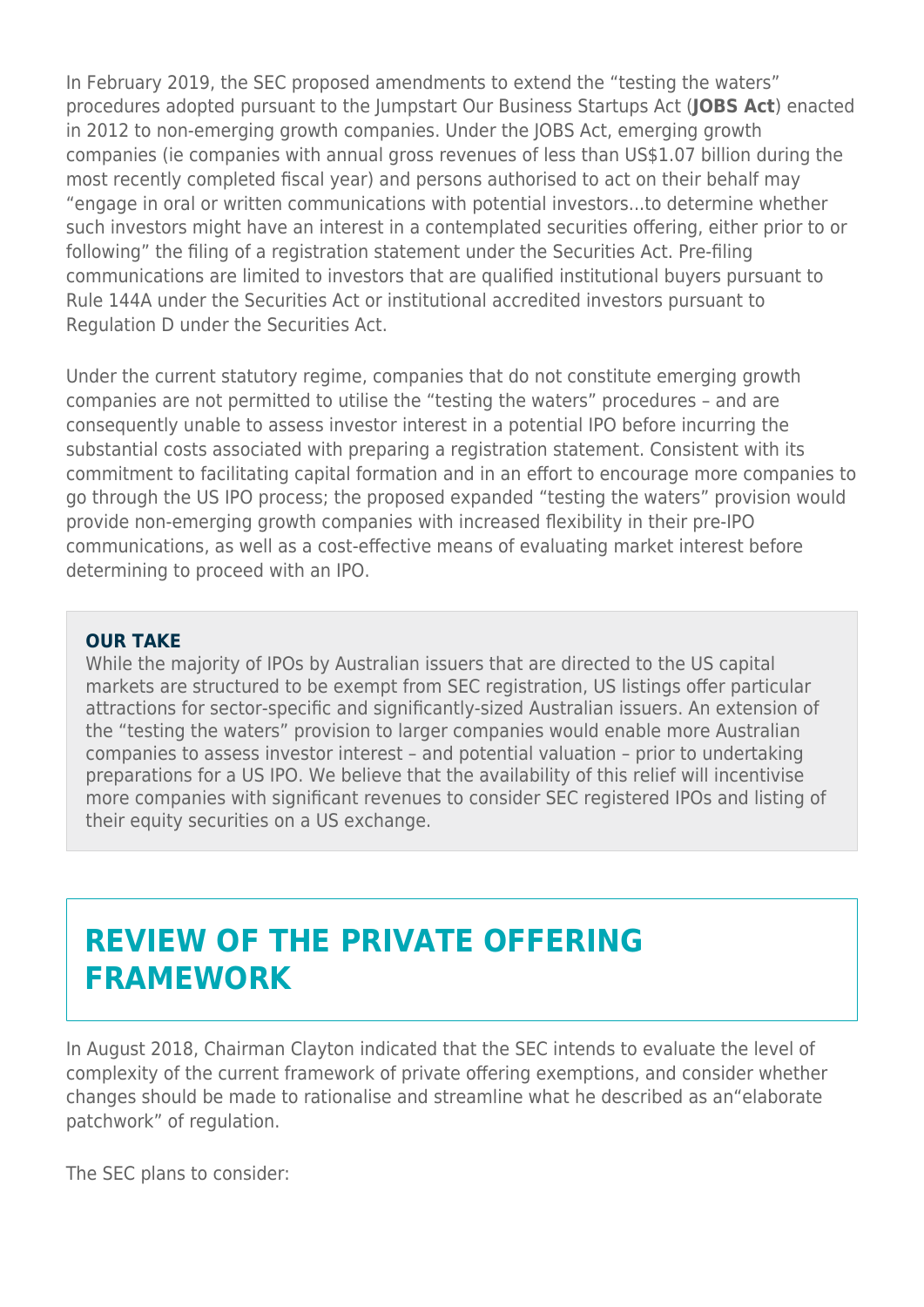- whether there are currently overlapping private offering exemptions that create confusion for companies trying to navigate the most efficient path to raise capital;
- whether the current rules that limit who can invest in certain offerings should be expanded to focus on the sophistication of the investor, the amount of the investment, or other criteria rather than just the wealth of the investor; and
- if more can be done to allow issuers to transition from one exemption to another and, ultimately, to a registered IPO, without undue friction.

The SEC staff is currently working on a concept release that will bring to the forefront these and other topics relevant to this issue. The SEC is hoping for significant input from companies, banks and investors on the concept release.

#### **OUR TAKE**

Given the frequent use by non-US issuers (including Australian issuers) of the private offering exemptions under Section 4(a)(2) of the Securities Act and pursuant to Rule 144A (when raising capital from large institutional investors in the United States), the concept release is likely to be important reading for Australian issuers and financial intermediaries.

Once the concept release has been issued, Herbert Smith Freehills will circulate a client memorandum on the implications of the review for non-US issuers looking to access the US capital markets. There will also be a public comment period and we expect to submit a comment letter to the SEC. We would welcome your views as part of this process.

[Please click here to return to the main page](https://www.herbertsmithfreehills.com/latest-thinking/ready-for-launch-the-2018-australian-ipo-review)